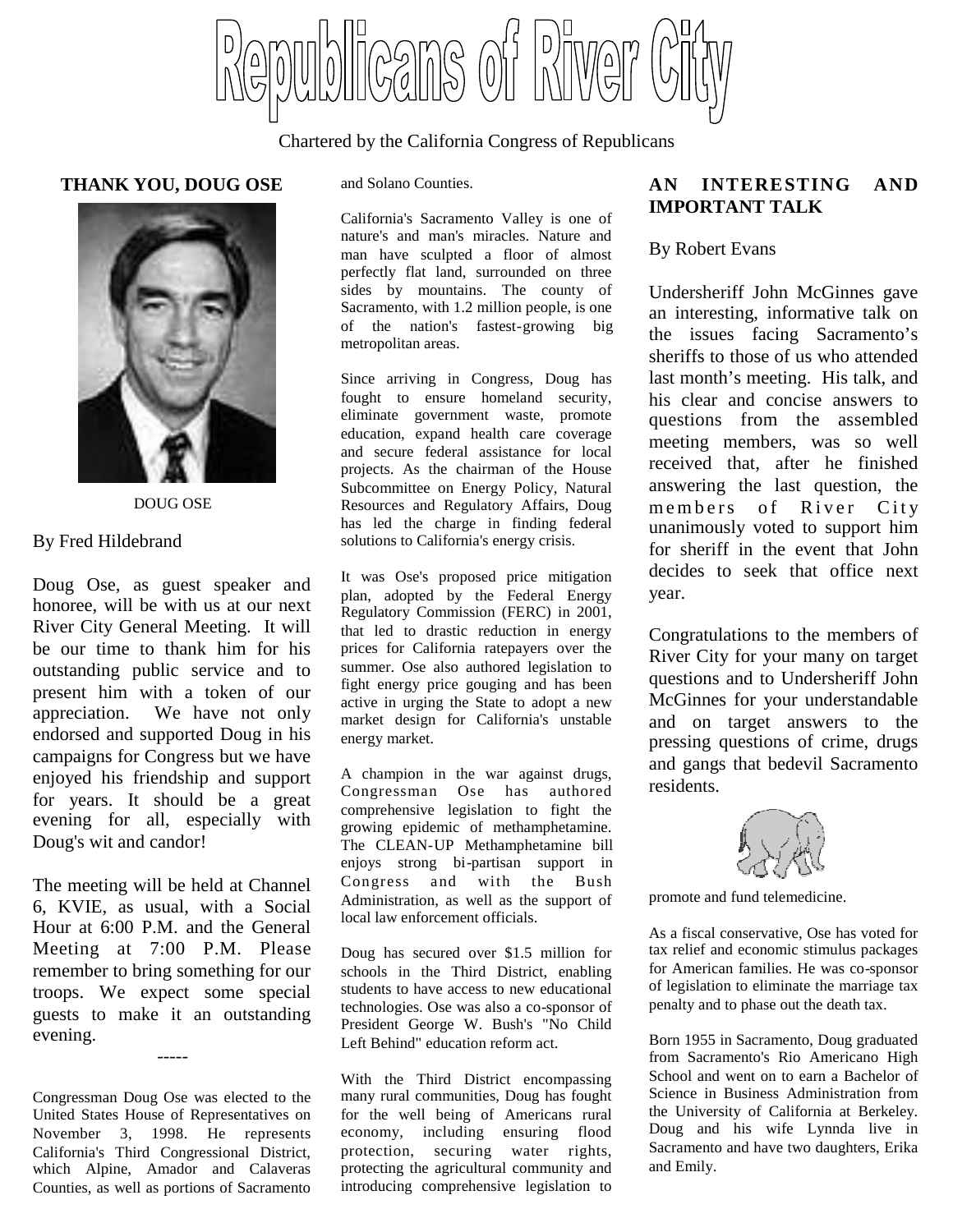**Page 2**



The Honorable Roger Niello

# SPECIAL ELECTION **REPRESENTS IMPORTANT MOMENT**

Two years ago, Arnold Schwarzenegger, with little political experience to his name, asked Californians to trust him. He asked voters to elect him on a platform of change, to send him to Sacramento to blow up boxes, to bank on the premonition that if anyone could shake up the status quo in the Capitol, it was him.

The force of the recall movement p r o p e l l e d G o v e r n o r Schwarzenegger into power with a clear directive: enact broad-based, ground-up reforms. The voters didn't want business as usual, they wanted change. The recall election evidenced powerful support by the voters for that change, but there are powerful forces vested in the status quo that will always resist such change, making it necessary that effective change come about in an incremental fashion.

But as we think back on the recall election, it was less about what needed to be done and more about why: the state was spending out of control and not getting much in return. People were frustrated, fed up with excuses and business as usual. As California barreled ahead, achieving junk-bond status while continuing to experience poor test-scores and deteriorating infrastructure, we reached the critical mass needed to re-shuffle the deck. Governor Schwarzenegger's political moment in time came because he responded to this frustration and was able to articulate a vision with such energy that he inspired a following ready and willing to turn the train around.

Now, two years since the biggest populist movement in recent history, a great deal is riding on the success of this fall's special election. At the heart of this November's ballot are incremental reforms. They only begin to make the kind of straightforward changes voters said they wanted when they elected this Governor. While far from a wholesale rework of the system, they are a positive step in the right direction: a telling reaffirmation that voters are still as willing to cast a ballot for reform as they were two years ago.

Consider the nature of two of the reform measures up for a vote. Proposition 74 extends teacher tenure from two years to five years. This change simply means that a beginning teacher would have to wait three years more for long-term job protection.

Proposition 76, aptly titled the "live within our means" measure, declares that the state cannot increase spending by more than the average of revenues over the previous three years. Again, a modest proposal that requires the state to do what all California families must – operate within a budget.

Nevertheless, this reform marks a significant change for California for one important reason: this state has been engaged in so much autopilot spending for so long that any step in the direction of fiscal prudence will be met with opposition.

In this vein, any significant change in a state as large as California with its gamut of entrenched special interests will require an evolutionary shift. Two years ago, Californians gave this shift the thumbs up. Have the loud attacks mounted by the forces vested in the status quo caused these same citizens to question the commitment to reform? Will voters refuse to sign on to what are by no means radical measures, or will they choose to pursue an agenda of change and progress? The answers will determine whether voters have done a complete 180 from where they stood just two years ago.

As such, this is a threshold election. If we are to entertain doing things differently, this November will measure that resolve. If our commitment has dwindled, it will measure that as well. Arguably, it is the most important election since I've been voting, as it will likely decide the course of this state for a very long time. Any politician can philosophize about what's wrong with California, but this Governor, rather than present you with a problem has presented you with a solution. What the citizens of this state choose to do with this opportunity for change and what this symbolizes for the future of reform in California will have far more impact than any of the individual measures themselves.

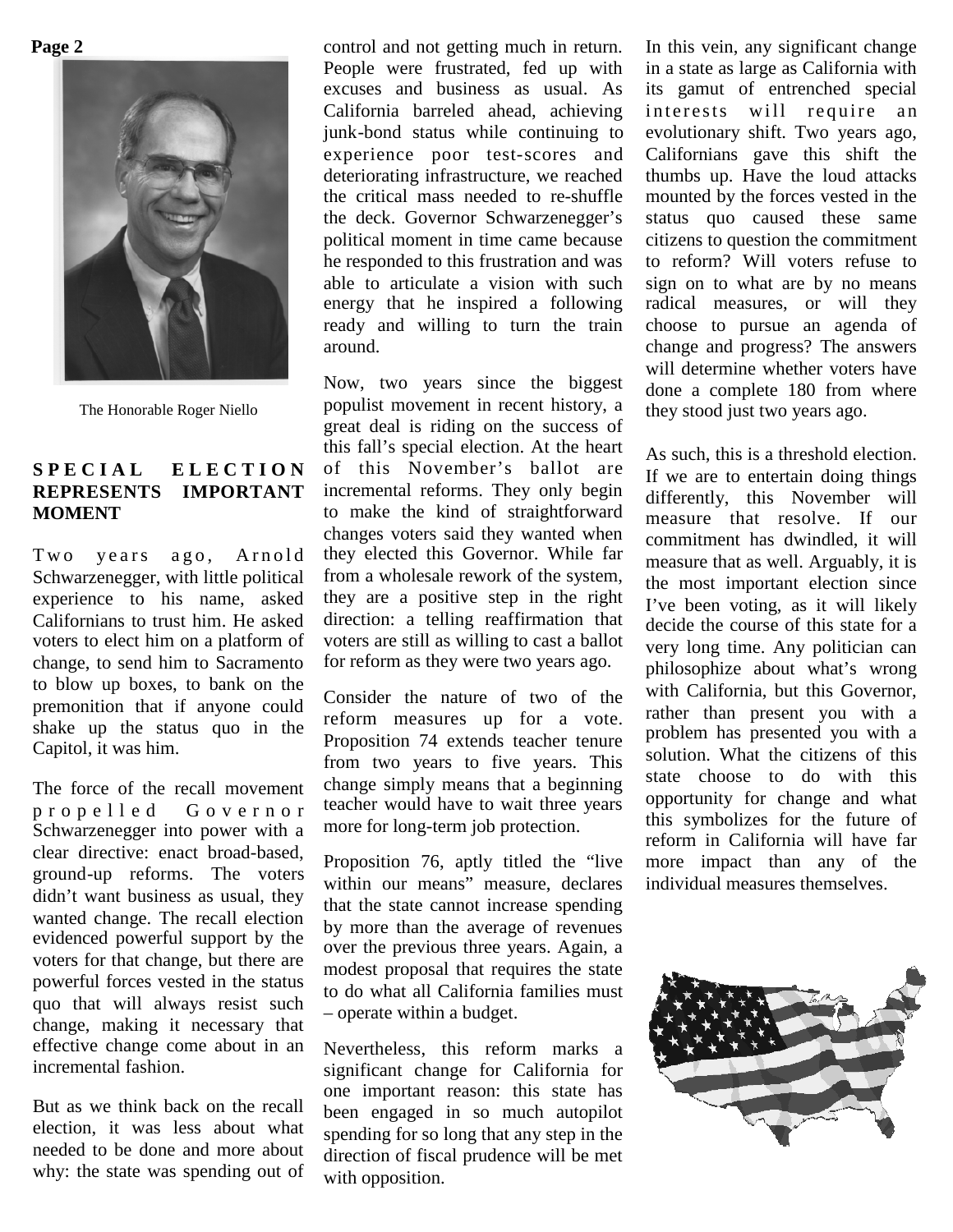

### **GOVERNOR ARNOLD SCHWARZENEGGER'S SIGNS BILL TO STRENGTHEN PUBLIC SAFETY AND PROTECT CRIME VICTIMS October 4, 2005**

Thank you. Well, it's wonderful to be here today with Senator Chuck Poochigian and all the members of law enforcement, it's great to see everyone here that is fighting crime.

And this is a very special day today. First of all, let me just say that pubic safety is government's number one responsibility, and I, as governor, have been working very hard to make sure that the people are safe. And this is why today is a very special day, because we are signing today 30 bills into law that all deal with crime prevention.

And there is one bill specifically that I'm very happy to sign, which is Senate Bill 453, which is the Rural Crime Prevention Bill. And it is a program that has been in existence since 1996, and this now, by signing this bill, will extend the sunset by three years, actually to 2010.

So to 2010, it extends it by five years. And this is very important, because there's some thing that most people don't really think about, but there is a tremendous amount of crime in the rural areas, and especially in the Central Valley, where farmers lose a lot of their equipment and their products because it's stolen by people that come by and steal their farm equipment, and their products.

And so they have put together this very important kind of a program, the Rural Crime Prevention Program, which is a combination of law enforcement, district attorneys and local officials. They all came together and started fighting this crime. And they have already found various different equipment, up to 10 million dollars worth of equipment they have retrieved, which is terrific.

And I think we're going to continue fighting that, because we have to protect the farmers, we have to protect the workers, and because the farmers they feed us, they feed America, they feed the world. And we have the best agriculture in the world, and so I think we have to do everything possible to protect it.

And I want to thank Senator Poochigian, who has fought very hard on behalf of this bill, and everyone in my administration, because we put 3 billion dollars -- 3 million dollars -- aside specifically for this program. So I think this is terrific, and now let's sign it into law.



**HAVE A LAUGH OR TWO**

How come it takes so little time for a child who is afraid of the dark to become a teenager who wants to stay out all night?

Why is it that at class reunions you feel younger than everyone else looks?

Think about this - no one ever says "It's only a game" when his team is winning.

Money will buy a fine dog, but only kindness will make him wag his tail.

If you don't have a sense of humor, you probably don't have any sense at all.

Seat belts are not as confining as wheelchairs.

I've reached the age where the happy hour is a nap.

After a certain age, if you don't wake up aching in every joint, you are probably dead.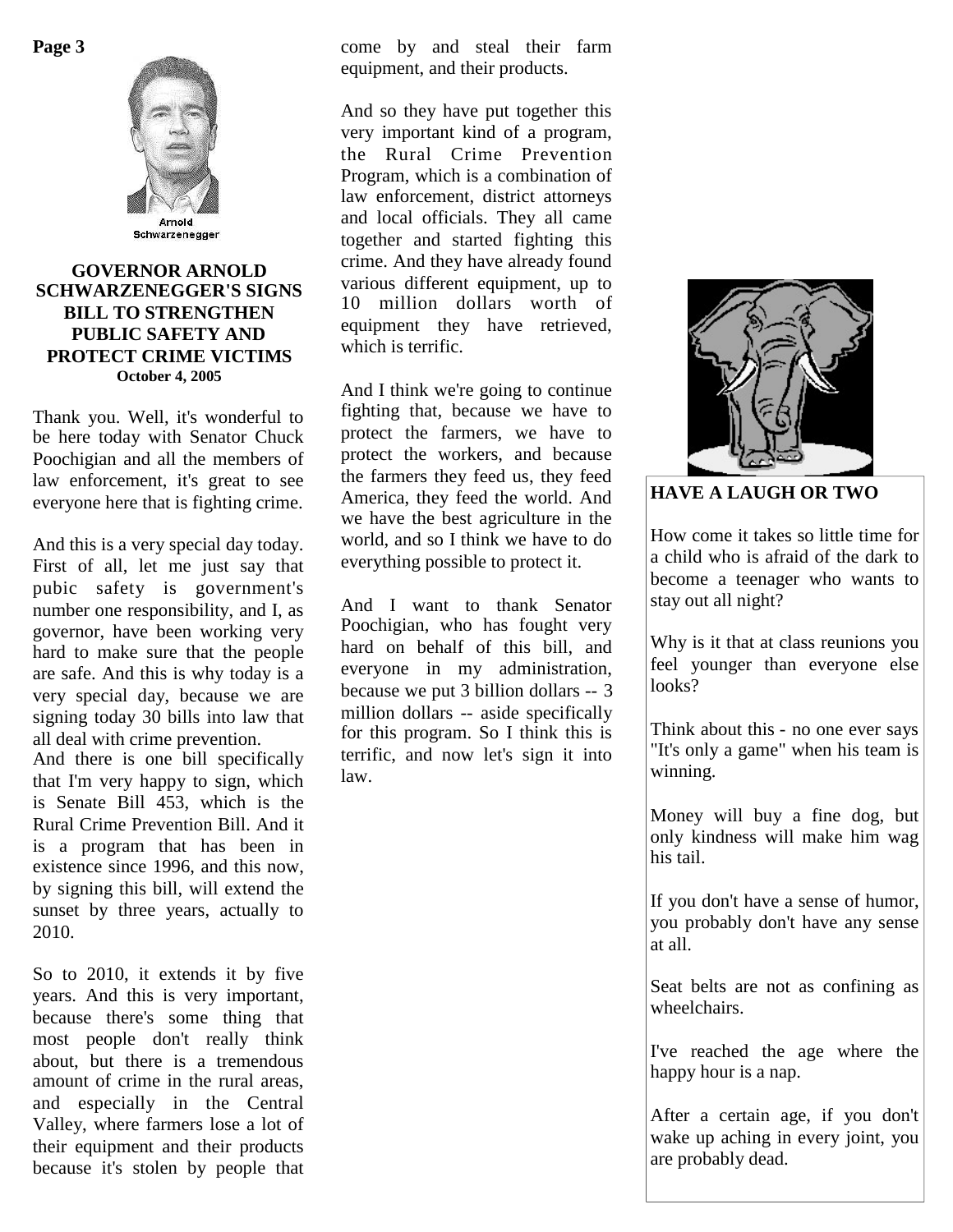

Honorable Dave Cox

# **ANTI-DRUNK DRIVING BILL BECOMES LAW**

My bill to crack down on drunk driving was signed into law. Senate Bill 547 creates a pilot project in Sacramento County aimed at reducing the number of repeat drunk drivers on the road. The program will target repeat offenders by combining temporary impoundment of the offender's vehicle with an intervention and a referral to a DUI program.

California has some of the most stringent drunk driving laws in the nation, yet the problem persists. Nearly 186,000 people were arrested for DUI in 2003, an increase over the previous year. Twenty four percent of those arrested were repeat offenders. While public awareness has grown about the dangers of driving while intoxicated, the fact is there are still far too many repeat offenders who ignore the consequences of their actions, and too often the results are tragic. This legislation allows

Sacramento County to test a new program aimed at repeat offenders. It is strict, but it is the right thing to do. I want to thank my colleagues for supporting this bill, and thank Governor Schwarzenegger for signing it into law.

SB 547 is the idea of Dr. Leon Owens, the Director of the Trauma Care Program at Mercy San Juan Hospital in Sacramento. Having seen the tragedy of drunk driving from a personal perspective, Dr. Owens recognized that drunk drivers need to realize the seriousness of their actions, and that fines and suspended driver's licenses are inadequate for the task.

Dr. Owens is currently participating with U.C. Davis Medical Center in a study that tracks the effectiveness of the intervention and referral process on the recidivism rate of drunk drivers. Funded with a grant from the California Office of Traffic Safety, the program intervenes with drunk drivers in emergency rooms and gets them into treatment programs to prevent a continuance of driving while impaired.

Under SB 547, a person arrested for driving under the influence (DUI) who has a prior DUI-related conviction may have his or her car impounded for up to 30 days if the impoundment is combined with an intervention and referral to a DUI program immediately upon arrest or arraignment. The intervention will be performed by a certified alcohol and drug addiction counselor.

Sacramento County officials will report back to the Legislature on or before January 1, 2009 on the effectiveness of the pilot program authorized under this bill in reducing the number of first-time and repeat DUI offenses. Based on the results, the Legislature may

expand the program to other counties in California.

My law will go into effect on January 1st, 2006.

-----

I am appealing to residents of the First Senate District to donate to the American Red Cross Disaster Relief Fund, which will assist victims of Hurricane Katrina and other disasters that happen around the country every day. Assistance to the Disaster Relief Fund enables the Red Cross to provide food, shelter, counseling and other assistance to thousands of disaster victims across the country each year.

The American Red Cross has launched the largest mobilization of resources for a single natural disaster involving thousands of trained disaster relief workers, tons of supplies and shoulders to lean on. The Red Cross has provided a safe haven for nearly 40,000 evacuees in more than 230 Red Cross shelters to date. More than 1,900 Red Cross workers, most of whom are volunteers, are being recruited to assist in this relief effort.

In the past year, the Red Cross spent over \$134 million providing relief across the nation, and it is important that we provide assistance to those affected by Hurricane Katrina in time of need.

Those interested in learning more about the Disaster Relief Fund should call 1-800-HELP-NOW or visit the Red Cross Web site at www.redcross.org.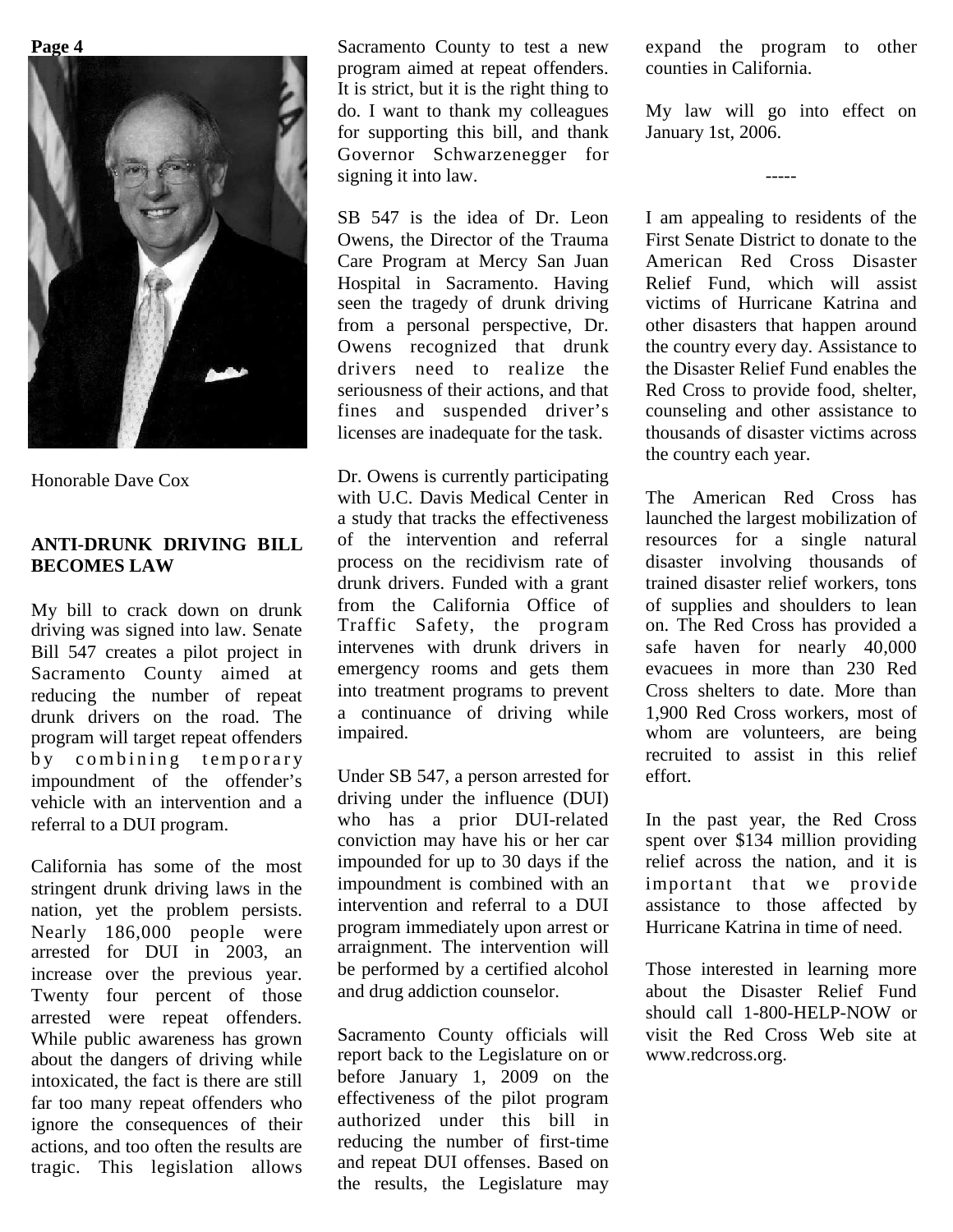

Supervisor Susan Peters

# **FISCAL PRUDENCE PREVAILS FOR SACRAMENTO COUNTY'S BUDGET**

By Supervisor Susan Peters

The Board of Supervisors exercised prudent fiscal restraint when we adopted the County budget for Fiscal Year 2005-2006. Faced with massive financial obligations coming due two years down the road as a result of past action by a previous board which increased pensions to public employees, the current board took a somber approach by placing roughly \$50 million in reserve.

The ability to conserve was the result of an infusion of cash coming from a variety of sources, including increased revenue from a healthy real estate market to additional monies released by the State of California.

While practicing sound money management to maintain a healthy reserve, the Board did increase spending in isolated situations that merited investment. For example, 10 positions were added to Sheriff Lou Blanas' operation for a High Impact Motorcycle Unit designed to combat gang crime. We also added a prosecutor and criminal investigator for District Attorney Jan Scully to complement the emphasis in addressing gang activity. And almost a half million dollars was added to combat illegal camping by the homeless on the American River Parkway, which has created both a public safety concern and an environmental threat to the natural habitat.

Recognizing the financial drain from the County's Golf Fund had an important breakthrough. The Board of Supervisors agreed to take a serious look at that fund, which is in the red and being bailed out by General Fund monies that could be spent elsewhere like on law enforcement. Now we will be able to have an honest discussion about the cost-effectiveness of contracting out the management of our public courses versus maintaining them by the County's work force. My private sector experience has taught me that sometimes it is better to contract out a service than keep it in-house if a vendor can do the same job at less expense.

Three weeks after the budget was adopted, a hearing was held to discuss bringing some reality to the management of our public golf courses. Almost 10 years ago a similar debate was held about a proposal to hire contractors at the Cherry Island course, which was<br>defeated. This time, upon my This time, upon my motion, the Board voted 4-1 to<br>proceed with contracting out over<br>the next three years at Cherry Island<br>and Ancil Hoffman Golf Courses.<br>Mather Golf Course already is<br>under private vendor management. proceed with contracting out over the next three years at Cherry Island and Ancil Hoffman Golf Courses. Mather Golf Course already is under private vendor management.

# **ONTHISDATEINSEPTEMBER**

September 2, 1910 - Republican Mayor George Alexander, Mayor of Los Angeles, makes Alice Wells the first woman police officer in America.

September 3, 1868 - Twenty-five African-Americans in the Georgia legislature, all Republicans, are expelled by the Democrat majority.

September 12, 1868 - Civil rights activist Tunis Campbell and all other African-Americans in the Georgia Senate, every one a Republican, are expelled by the Democrat majority.

September 22, 1862 - President Abraham Lincoln issues the Emancipation Proclamation.

September 24, 1957 - Under withering criticism from Democrats John Kennedy and Lyndon Johnson, President Dwight Eisenhower deploys U. S. troops to Little Rock to force Democrat Governor Orval Faubus to integrate public schools.

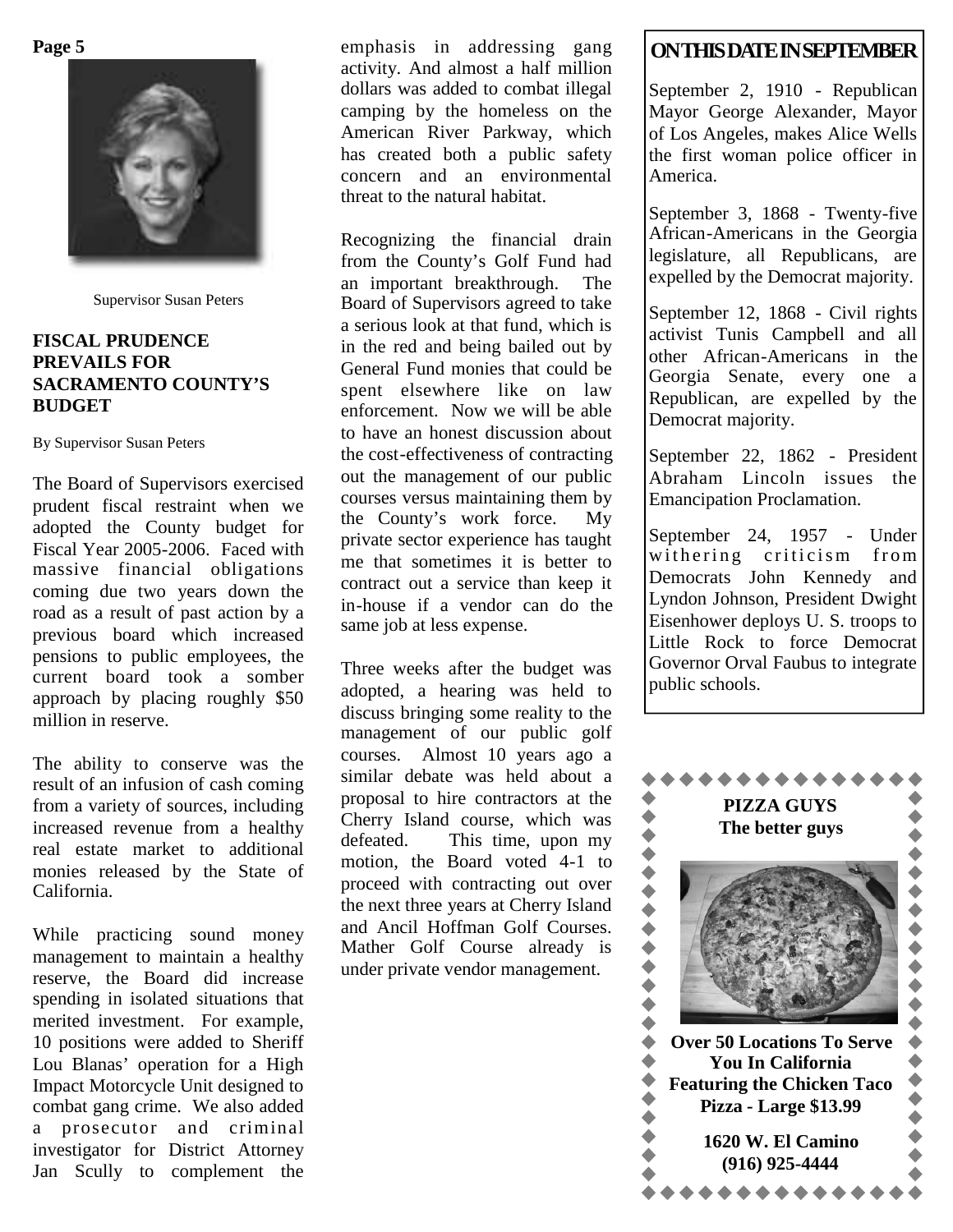# **Page 6 SOME SCEENS FROM OUR AUGUST MEETING**

The theme was a luau in Hawaii:

But first, here is a picture of one of our newest Sacramento Central Committee members; you all know her as the premier picture taker for Republicans of River City, Mary Pearson. Congratulations, Mary!



Mary with Dave Cox

And here is another brand new member of the Sacramento Central Committee and long time member of Republicans of River City, Kevin Smith. Congratulations Kevin!

Here are some more members and guests enjoying the River City luau:



And here is our guest of honor,



Undersheriff John McGinnes, giving us insight into the work of the Sheriff's Department.



Carl, Mary and Kevin Smith

And here are a few of the people who came to enjoy the luau and also to listen to our speaker, Undersheriff John McGinnes:





Carl Burton, the President of RRC congratulated John on his



presentation as did Fred Hildebrand who introduced John to us.

### **FACTS TO PONDER**

The number of physicians in the U.S. is 700,000. Accidental deaths caused by Physicians per year are 120,000. Accidental deaths per physician is 0.171.

(Statistics courtesy of U.S. Dept of Health Human Services.)

Now think about this:

Guns:

The number of gun owners in the U.S. is 80,000,000 (yes, that's 80 million). The number of accidental gun deaths per year, all age groups, is 1,500. The number of accidental deaths per gun owner is .000188.

(Statistics courtesy of FBI)

So, statistically, doctors are approximately 9,000 times more dangerous than gun owners. Remember, "Guns don't kill people, doctors do." FACT: NOT EVERYONE HAS A GUN, BUT ALMOST EVERYONE HAS AT LEAST ONE DOCTOR.

Please alert your friends to this alarming threat. We must ban doctors before this gets completely out of hand! Out of concern for the public at large, I have withheld the statistics on lawyers for fear the shock would cause people to panic and seek medical attention.

(From a concerned citizen.)



Volume 2005, Issue 9 P. O. Box 1635 Carmichael, CA 95609-1635

Editor: Robert S. Evans Telephone 359-5741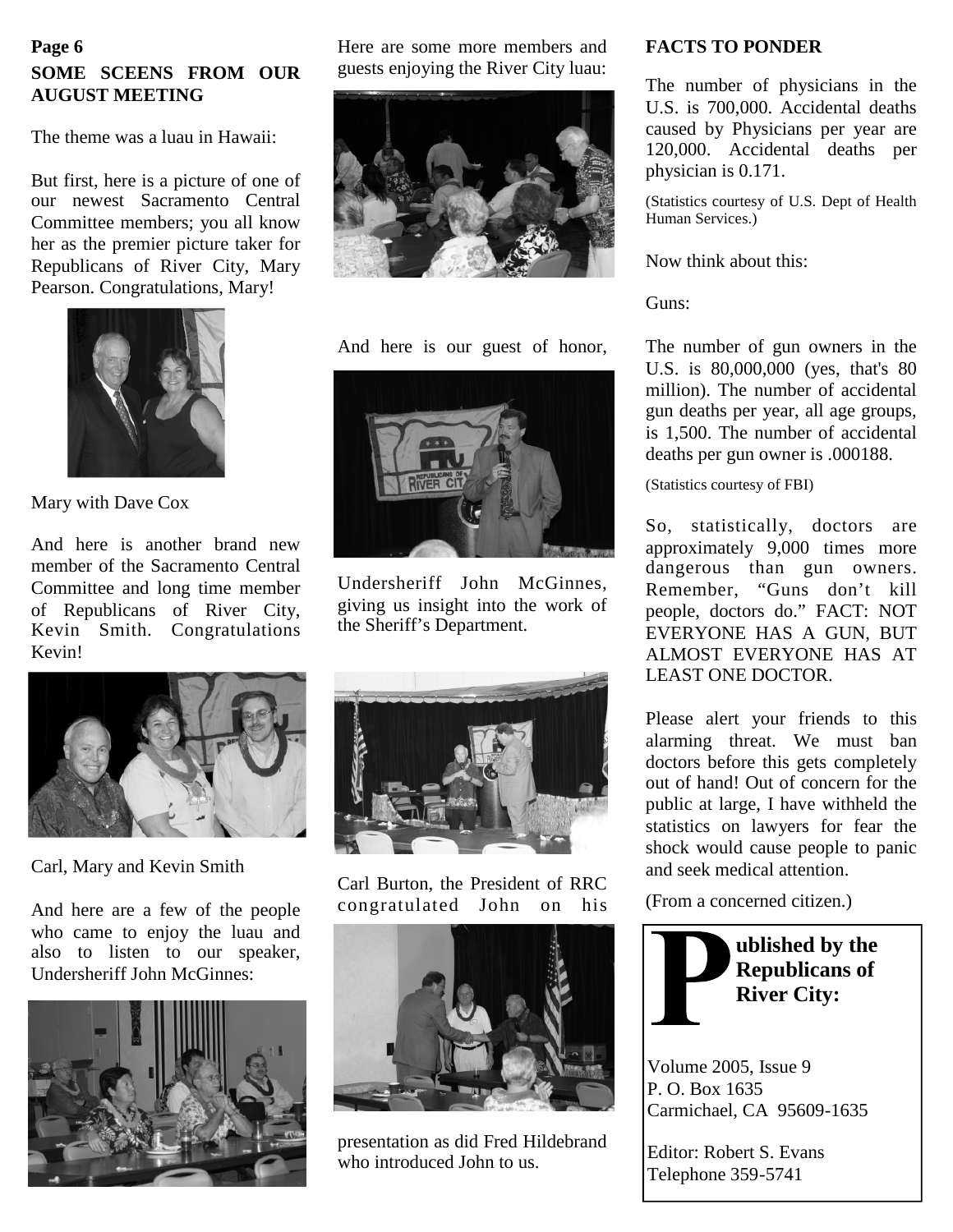# **The President's Corner**



Republican Of River City President Carl Burton

# **THE CALIFORNIA RECOVERY PLAN**

## **Live Within Our Means Act, Proposition 76**

Modern spending limits in California began in 1979 with the passage of Proposition 4. Also called the Gann Initiative after its chief sponsor, Paul Gann (People's Advocate founder and co-author of Prop. 13), Proposition 4 places a limit on most spending from tax proceeds. Voters approved the Gann limit in a November 1979 special election by a 74% margin.

With the Gann limit, voters took the matter of spending limits into their own hands, and ignored objections that spending limit formulas are an artificial constraint on policy making and hamper the government's ability to address citizen needs.

During the early 1980s, increases in population and the consumer price index outpaced the growth in state revenue, and the Gann limit was not reached. However, a surge in state revenues in 1987 caused the limit to be breached, and led to the first-- and so far, only--refund to taxpayers. Over the years Proposition 4 has been weakened, making it less likely that the limit will be reached in the future.

After his victory in the 2003 recall election, Governor Schwarzenegger called for a new spending limit as part of his "California Recovery Plan" for addressing the state's budget crisis. The legislature rejected his spending limit proposal but compromised on a budget package which included a balanced budget constitutional amendment. The amendment appeared as Proposition 58 on the March 2004 primary ballot and was approved by the voters.

Governor Schwarzenegger was only momentarily deterred when the legislature failed to approve the spending limit proposal contained in his California Recovery Plan. The governor again called for a strong spending limit in his State of the State address on January 5, 2005.

Leaders of Republicans of River City and the California Congress of Republicans believe that Governor Schwarzenegger is right and supports the "Live Within Our Means Act" which will place reasonable, responsible limits on the state's budget growth. We believe that the legislature has not been effective in holding down spending in high revenue years or in cutting spending in low revenue years, and that the Proposition 76 automatic triggers to control spending, coupled with the new authority given to the governor to make spending cuts, will finally bring state spending under control.

California doesn't have a revenue problem - it has a spending problem. The Democrat control legislature is addicted to spending

Would you like to be a contributor to the Republicans of River City newsletter? If so, let us know about it!

Call us at 359-5741 and/or send an email to us at editor@sacrrc.com.

Would you be interested in placing an ad for your business, product or service in this newsletter?

The Republicans of River City newsletter is read by more than 750 Republicans and Republican policy supporters.

If you are interested in placing an ad in the Republicans of River City newsletter, contact Carl Burton at 916-359-5741 or send an email to editor@sacrrc.com.

Carl will discuss ad rates and the terms and conditions of advertising in our newsletter with you. We look forward to helping you reach new customers with your ad.

The Newsletter costs nearly \$250.00 to print and mail per month. Help us send the next newsletter to broader mailing list by making a contribution to the Republicans of River City.

Mail your contribution to: Republicans of River City P. O. Box 1635 Carmichael, CA 95609-1635

And thank you in advance for your contribution!

taxpayers' money. For more information on Prop 76 visit the governor's web site http://www.joinarnold.com.